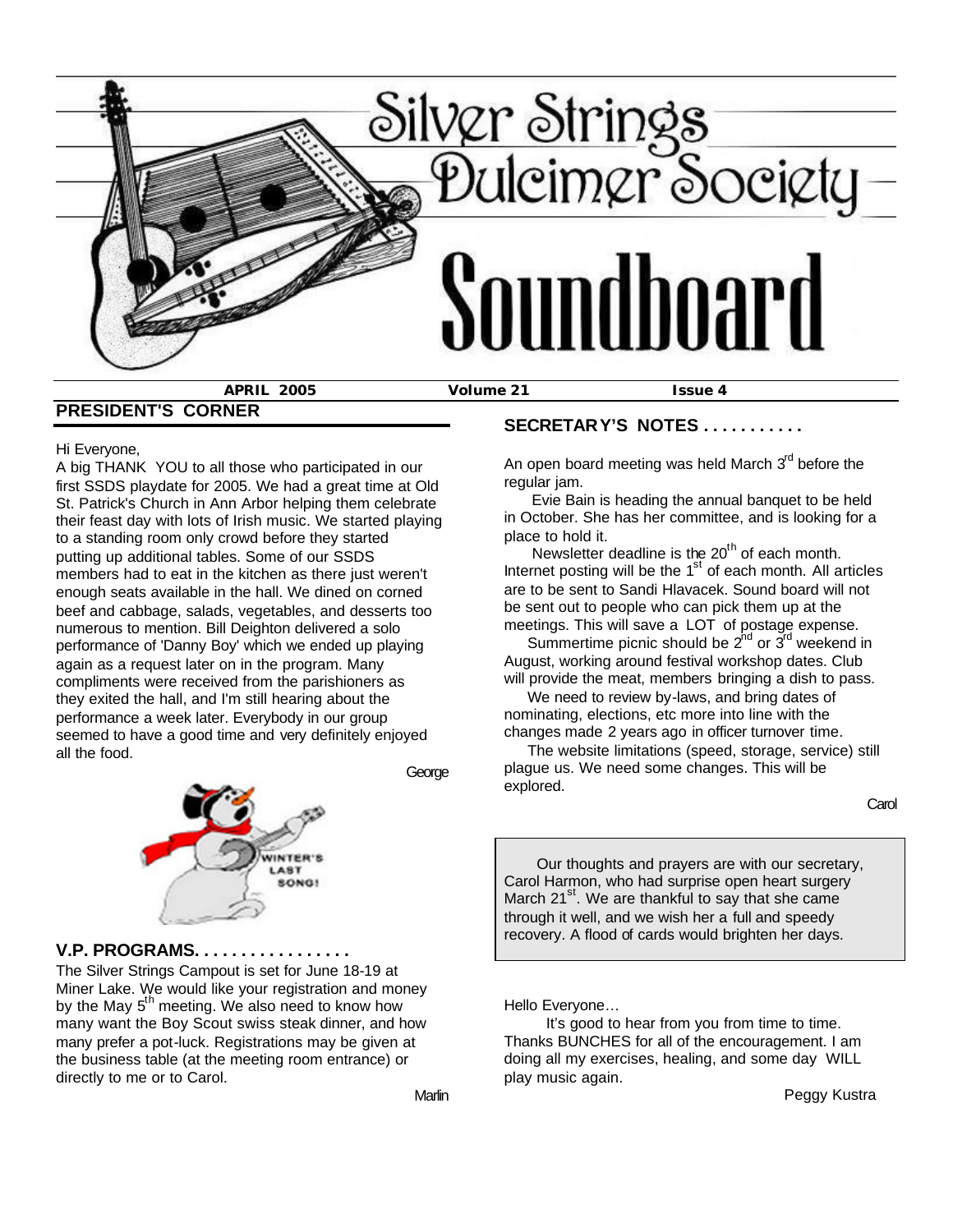## **ANNOUNCING \* \* \* \* \* \* \***

 Our webmaster, Lynne Ellen Kaiser, has resigned due to lack of time. We are grateful for her service, and offer a **HUGE THANK YOU** for the time and talent she has shared with us. It is not a simple job.

 This transition seems to be an opportune time to revamp the Silver Strings website. The board made the decision to register our own domain name and create our own internet website. The new website name will be **WWW.SSDSociety.org .** (Other variations were taken). The old site at geocities was providing some challenges that would require us to pay for increased resources per month. So, as long as we have to pay something, we can have our own site, free of nuisance advertising, pop ups, junk mail, etc. The site is under construction as we speak. The LISTSERVE function will be replaced by a MESSAGE Board. We will notify you as soon as it is ready. We will also try to redirect hits on our old site to our new one for a period of time. We should be able to do some interesting and fun things on our new domain. Stay Tuned.

# **BANK ON THIS (Treasurers Notes)**

 Ok! For any of you who have not brought snacks, I'll give you a hint. "We need more chocolate".

 We had a great play date at St Patrick's Church in Whitmore Lake. The corned beef and cabbage, with potluck was great, although mine ended up all over the floor. Someone knocked over a chair in front of me as I was walking back to the table. I took the most ungraceful, head long lunge to the floor that I can ever remember. I think I took out about three more chairs with me. Lesson learned…I cannot fly. Other than that, Mrs. Lincoln, the play went fine.

 This was our first "for pay" gig this year. We also sold four CD's. I encourage all of you to sign up and come to some of the "Play Dates". They are generally fun and we have some interesting venues. Help share the load.

 We have moved the bank account to TCF Bank. The new account is 'fee free' and will save us \$120 a year of Credit Union fees. The bank is on Plymouth Rd at Farmington Rd., with several new branches scheduled to open in the metro-Detroit area, which will be much more convenient for future treasurers.



 Kathleen Harrison, (ukulele) (313)563-1758 22530 Cherry Hill, Dearborn, 48124

# **V.P.BUSINESS . . . . . . . . . . . . . . . . . .**

 **WOW !** Three successful playdates are behind us. The audiences were enthusiastic and had a great time (if happy faces and loud applause are good indicators). On behalf of the 2005 Board of Directors, many thanks to the following SSDS members for contributing their time and talent: George Gonyo, Ramona & Steve Hadley, Carol & Marlin Harmon, Sandi & Bob Hlavacek, Barb & Roger Davis, Sharon & John McAuliffe, Dorothy & Bob Ewald, Karen Turner, Evie & Jim Bain, Theresa & David Smith, Sally & Bob Niemczewski, Bill Deighton, Pat Altpeter, John Mercer, Linda Losse, Luke Kawiecki, Sue Duncan, and Dave Lovelace. We had fun...and some good food, too !. And, of course, our treasury shows a bit more black ink.

 More opportunities to participate are coming up April 21 and April 28, both in Livonia. Details to follow at SSDS meetings or contact me directly. Please join us.

Regarding participation in play dates, please note:

If you want to play, please sign up on the sheet provided for that purpose or let me know. Some clients ask for a limited number of players.

 \* Time listed for the play date is the actual start time; plan to arrive 1/2 hour before start for set up and staging.

 \* If you are unable to attend, notify me in advance and provide name of your substitute, if possible.

 \* Observe dress code. Slacks or khakis, shirts or sweaters are appropriate for most play dates. Please… no jeans, denim, shorts, tee shirts or sweatshirts, unless the event is very casual. We want to put our best foot forward, and leave a good impression.

Ramona

Before spreading rumor or gossip, try to remember the Rotary International's Four-Way Test of things we think, say, or do:

- 1) Is it the truth?
- 2) Is it fair to all concerned?
- 3) Will it build good will and better friendships?
- 4) Will it be beneficial to all concerned?

Asking ourselves these questions before we inflict verbal venom on our brothers and sisters makes us better and more fair-minded human beings.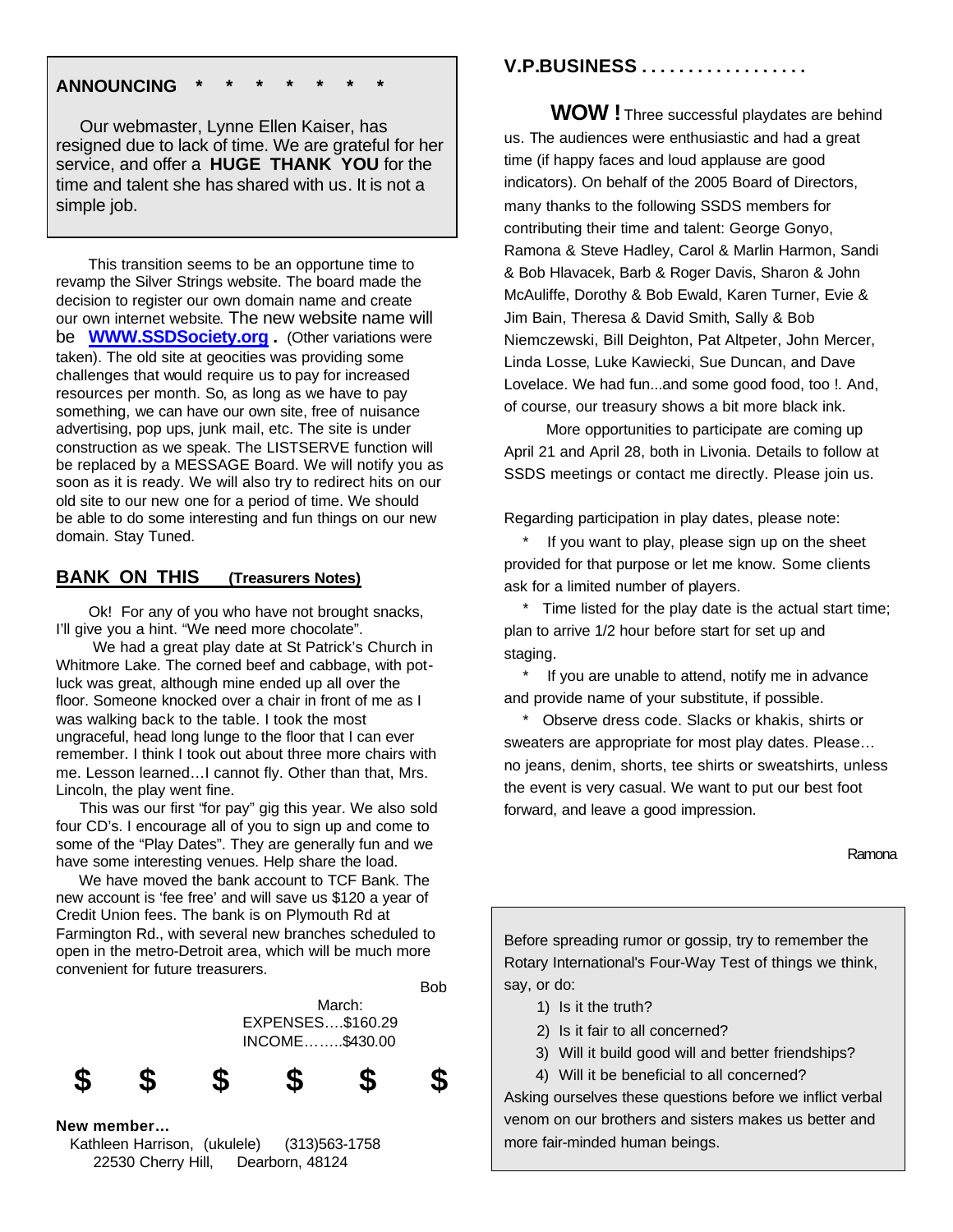## **NOTES FROM THE MUSIC MAN . . . . . .**

 Our song for April is "Rosin the Beau". Music will be available for pick-up at the April meetings.

 In March, I distributed "Angeline the Baker". This is one of the tunes for Evart. As I announced at one of the meetings, I plan to introduce and lead practice on Evart tunes, so our members can feel more prepared when they get there. So keep practicing…they won't be "song of the month", but we will be playing them.

 If you are missing any music in your collection, please see me or leave me a note in the suggestion box. I am not putting the music out at meetings, because we have seen too many visitors pulling out sheet music just to have it. A lot of SSDS money has been spent to print off sheet music for our members, only to see it walk away with outsiders, or be thrown away.

SSDS Playlist…………..April-May

| 1D       | ANGLEWORM WIGGLE 3X A                                         |     |
|----------|---------------------------------------------------------------|-----|
| 2D       | VIOLA'S SCHOTTISCHE  3X .F#                                   |     |
| 3D       | OVER THE WATERFALL $\ldots$ 3X $\ldots$ D                     |     |
| 4D       | JOHN RYAN'S POLKA 5X                                          | - D |
| 5G       |                                                               |     |
| 6DA      | MAPLE SUGAR $\ldots \ldots \ldots \ldots$ 3-1/2 $\ldots$ . F# |     |
| 7C       | BLACK VELVET WALTZ  3X  G                                     |     |
| 8G       | DOWN YONDER 3X B                                              |     |
| 9DD      | CHINESE / NELLY BLY 2ea. A-F#                                 |     |
|          | 10Am JOYS OF QUEBEC3X E                                       |     |
| 11Am     |                                                               |     |
| 12D      | HARVEST HOME 2XA                                              |     |
| 13…G     | OLD JOE CLARK 4X A                                            |     |
| 14…D     | PEEKABOO WALTZ $\ldots \ldots \ldots 3X \ldots F#$            |     |
| 15G      | RED APPLE RAG 3X D                                            |     |
| 16G      | SILVER & GOLD 2-STEP 3X B                                     |     |
| 17D      | YOUNG RODDY McCORLEY 4XD                                      |     |
| 18G      | COLUMBUS STOCKADE BLUES 4XB                                   |     |
| 19…D     | HEY POLKA $\ldots \ldots \ldots \ldots 4X \ldots A$           |     |
| 20. . G  | WESTPHALIA WALTZ $\ldots \ldots 2X \ldots D$                  |     |
| 21. . D. | FLIGHT OF THE HAGGIS $\ldots$ 4X $\ldots$ D                   |     |
|          |                                                               |     |
|          |                                                               |     |
|          | DSoldier's JoyF#                                              |     |
|          | D-GGolden SlippersD-G                                         |     |
|          |                                                               |     |

Copies of this play list will be available at meetings and play dates, so you can keep your Soundboard intact.

# **THANK YOU ! ! !**

……to all of the people who are submitting articles to the Soundboard….to all who sign up & bring snacks.…to all who sign in at the meetings (Gerry Hermans and Evie Baine have been our  $1<sup>st</sup>$  two door prize winners)... to all who put their birthday or anniversary on the calendar (hope you like the cards !)… to all who are helping make the back "business table" work for us…for all of your smiling faces… to all who have come out for our play dates… to all who continue to support the current board in any way…your support is **SO-O-O** appreciated ! **THANK YOU ! ! ! … Please keep it up !** 

# **COMING EVENTS……**

|                           | April 1 Happy birthday Alice Avery                                             |  |  |  |
|---------------------------|--------------------------------------------------------------------------------|--|--|--|
|                           | April 21 SSDS PLAY DATE @                                                      |  |  |  |
|                           | <b>Livonia Civic Center Library</b>                                            |  |  |  |
|                           | April 27 Happy Birthday Jason Yanity                                           |  |  |  |
|                           |                                                                                |  |  |  |
| April 28 SSDS PLAY DATE @ |                                                                                |  |  |  |
|                           |                                                                                |  |  |  |
|                           | Laurel Manor, Alzheimer fundraiser                                             |  |  |  |
|                           | May 12 SSDS PLAY DATE @                                                        |  |  |  |
|                           | <b>Rivergate Terrace</b>                                                       |  |  |  |
|                           |                                                                                |  |  |  |
|                           |                                                                                |  |  |  |
|                           |                                                                                |  |  |  |
|                           | July 13-17  ODPC Dulcimer Funfest, Evart, Mi.<br>Aug. 26-28  Midland Musicfest |  |  |  |

#### **TID-BITS FROM FLORIDA**

The Suncoast Dulcimer Club performed a gig Saturday, Feb, 19<sup>th</sup>. at Fisherman Village for the Edison Community College Spring Festival, they have moved because of damage done by Hurricane Charley.

Four of us are Silver Stringers, Dale & Pat Ihrie, me, Donna Mayer's sister and another gal who plays the banjo – What's her name??

On Sunday, March 13<sup>th</sup>, we played at a North Fort Myers Mobile Home Park. In April, before everybody departs for their homes up north, Suncoast Dulcimer Club will give a concert for our home base, Winter Garden Presbyterian Church.

I have a 15 key marimba I just got it last week. I am working on the Bells of St. Mary's.

Hal Bain

P.S. I hope to get my new roof on really soon

#### **TAX TIME TRIVIA. . . . .**

| Did you ever notice that when you put two words "The" |  |
|-------------------------------------------------------|--|
| and "IRS" together, it spells "THEIRS" ?              |  |

#### **1. How do you get a banjo player to play softly ?** Hand him / her some sheet music.

# **Hi Y'all !**

 You are cordially invited to attend our **Bluewater area jams**, every Friday at 7-11:00 pm in Port Huron, (60 miles north of Detroit). They are held in the "church house" behind the First Free Methodist Church, on 10<sup>th</sup> Ave., just south of the Bluewater Bridge to Canada. There is lots of room for players, and lots of parking. All acoustic instruments welcome…"Evart flavor". Bring tunes to swap, and jam the night away. Donations appreciated (\$5 suggested), you may bring snacks, pop machine available. . For more info. **Contact Rochelle** at **dulcimatika@aol.com**. or call **(810-982-0762)**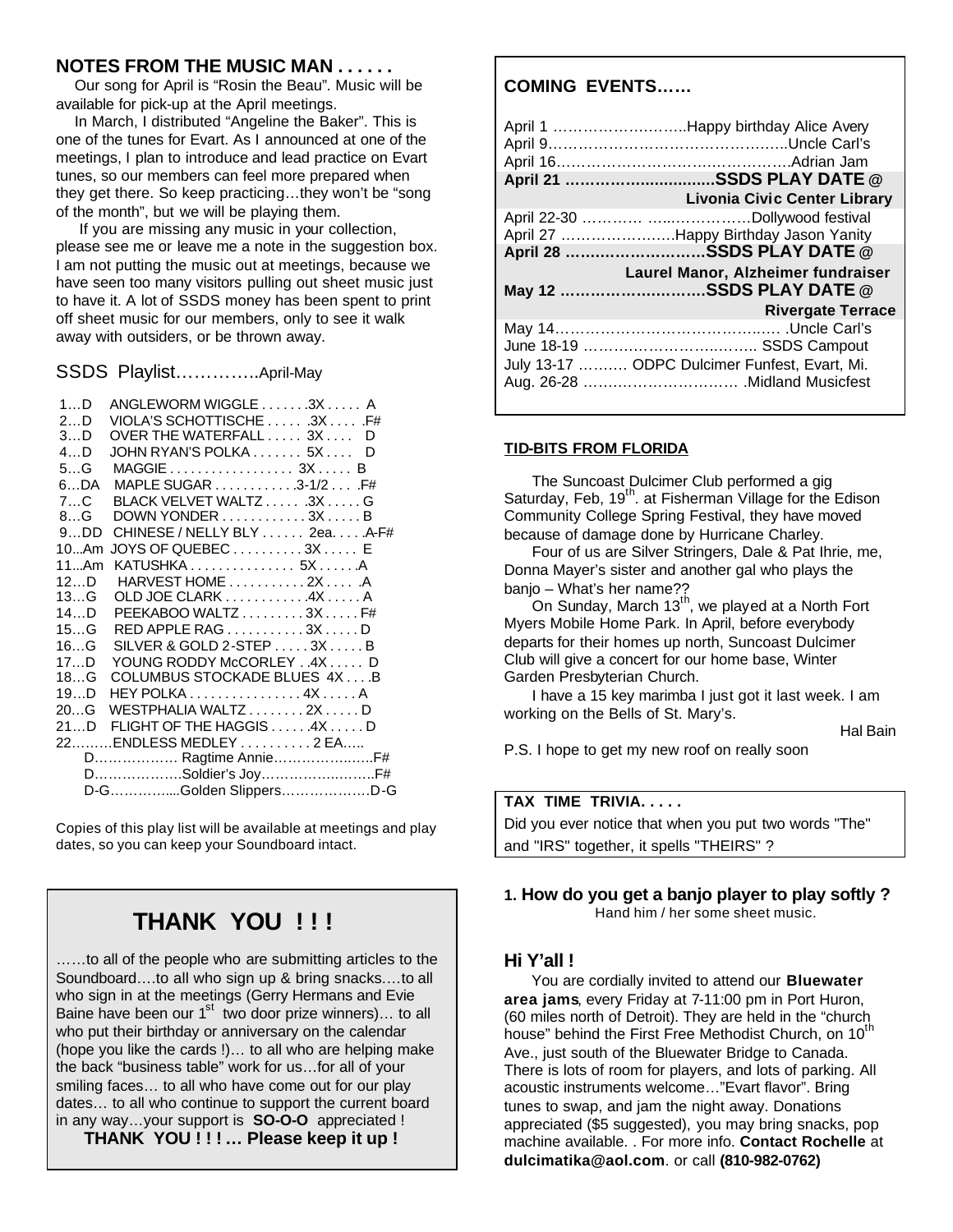# **THE MELODY LINGERS ON**

By Gerry Hermans

 "Begin the Beguine", sophisticated title for a kid to decipher… juke boxes spun it: the tune spilled from the speakers at the Five and Dime as we rifled through the 12 cent jewelry inventory.

 The teen next door crowed that it was her favorite on the hit parade.

 Later our gang played it on the old phonograph at a garage party, sipping coca cola, dancing, giddy as the clarinet took the lead.

 Today I read that Artie Shaw died at age 92. The redolence of metal, plastic, dust and motors activates that garage turntable in my mind's eye.

 The oldies station played the classic hit in tribute today. Yes, the maestro has come to his end, but music lovers will continue to "Begin the Beguine".

## **New Book Finally Finished!**

 The companion book to my CD "Old But Timely" is finally finished! It contains all the tunes on the CD. The arrangements are progressive. In other words, you may start out with melody and work into the more difficult arrangements, or, go right to the advanced variation. There are 37 pages of music on 12 tunes, with 5 pages of notation information and how to embellish. You also get some of my poetry.

 The tunes are: Rosin The Beau, The Shepherd's Wife, Swinging on a Gate, Simple Gifts, Off to California, Red Wing, Arkansas Traveler, Scotland The Brave, St. Anne's Waltz, Westphalia Waltz, and Carolan's Quarrel with the Landlady.

 The response to the book has exceeded my expectations. The first printing sold in two weeks. When the April Soundboard is posted, the second will be available. The book is \$22.00, CD is \$15.00, or get the set for \$32.00. Tax of 6% on all items.

 You may call or email me to order your copy. Please add \$4.00 S&H or make arrangements for pick up or delivery.

> Jane Chevalier 45652 Dunn Road, Belleville, MI. 48111 734-461-2453 or jane2chev@aol.com

**CONGRATULATIONS JANE…. THAT'S QUITE AN ACCOMPLISHMENT !**

# **\* \* \* \* \* \* \* \* \* \* \* \* \***

 If you haven't written your anniversary or birthday into the calendar on the back table, please do so. This will enable us to do one more nice thing for you, our members..…help you celebrate your special day.

 If you know of any member with a death in the immediate family, an extended illness, or hospitalization, contact Ramona so the board can respond accordingly.

 I can post it in the Soundboard, and a friendly card or call from you might brighten a day, Sandi

 **\* \* \* \* \* \* \* \* \* \* \* \***

# **DULCIMER WORLD LOSS**

 Submitted by: Sharon McAuliffe From the Ann Arbor News, February 24, 2005

 Jean Schilling of Cosby, Tennessee, an Appalachian musician who built and played dulcimers, died of congestive heart failure at her home on Tuesday. She was 76 years old. She was married to Lee Schilling who was her music partner for 36 years.

 Jean helped start the Folk Festival of the Smokies in 1968, and in 1974 she and her husband created the Folk life Center of the Smokies

 The couple built dulcimers, psalteries and mountain harps at their Cosby shop and became a national retail archive of sheet music and recorded music of Appalachia.

# **Blue Lion Mountain Dulcimer for sale…**

Style I, hourglass, 1 year old, solid walnut back & sides, bookmatched western cedar top, satin lacquer finish, Honduras mahogany fingerboard with walnut overlay, mother of pearl fretboard inlays in frets 3-7-14,bookmatched scroll peghead, Schaller planetary geared tuners, ebony nut & saddle, almost excellent condition (few slight character marks),with case, ABSOLUTELY BEAUTIFUL ! Bought new for \$484.79 + tax… ask \$400.

E-mail Brett at fbridgeway@juno.com

# **2005 Evart preshow tunes list**

| Friday night                         | kev    | Saturday night                               | kev    |
|--------------------------------------|--------|----------------------------------------------|--------|
| Festival Rag<br>(By Bill Robinson)   | D      | Battle Hymn of<br>the Republic               | G      |
| Mississippi Sawyer                   | D      | Redwing                                      | G.     |
| Columbus Stockade<br><b>Blues</b>    | G      | Bells of St. Mary's<br>(plucked with fingers | G      |
| Dark Town Strutter's<br>Ball         | С      | Angeline the Baker                           | D      |
| Ode to Joy<br>(plucked with fingers) | G      | Apples, Peaches,<br><b>Pumpkin Pie</b>       | C      |
| Simple Gifts                         | D      | Joys of Quebec                               | A      |
| Eddie's Reel                         | G      | You're Cheatin' Heart<br>(We all boo-hoo)    | C      |
| Golden Slippers                      |        | G/D/C St. Anne's Reel                        | .D     |
| Under the Double<br>Eagle            | G/C    | <b>Steel Guitar Rag</b>                      | G      |
| America the Beautiful<br>O, Canada   | G<br>G | God Bless America<br>O, Canada               | G<br>G |
| Star Spangled Banner                 | G      | <b>Star Spangled Banner</b>                  | G      |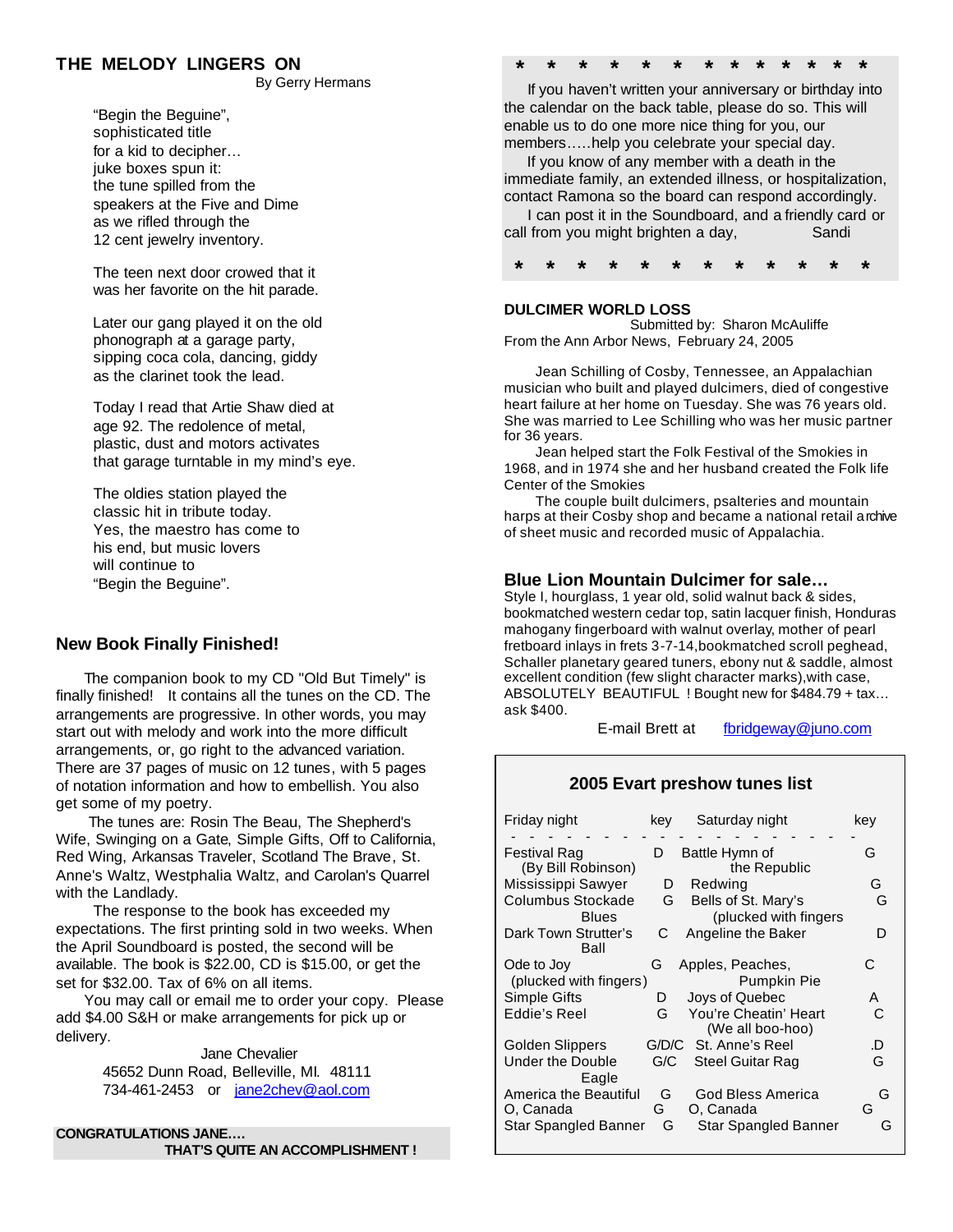# **Annual Buckeye Dulcimer Festival**

submitted by David Smith



From left to right (back row) Donna Mayer, Larry Allen, Rob Downie, David Smith, Sandi Hlavacek. (middle row) Luke Kawecki, Nancy Downie, Pennye Scheiber, Theresa Smith, Mary Lou Battley. (seated) Terry Avery, Alice Avery, Tom Gryniewicz. (not pictured) Pat McLane, Jane Chevalier, Rich Smith.

16 Silver Strings members attended the 14<sup>th</sup> Annual Buckeye Dulcimer Festival at Recreation Unlimited near Ashley Ohio on March 9 - 13. Most of us attended Friday – Sunday but Sandi and Pat took advantage of the Wednesday-Sunday extended stay.

Luke performed with his portable reed organ on open stage and at the Sunday morning prayer service. Pennye performed with several of her friends on HD. Jane also performed and took part in vendor sales with her new "Old But Timely" CD and Book. Mary Lou and Pennye also taught classes at the festival. Mary Lou won a CD at the Sunday raffle.

Most of the workshops were either for Hammered or Mountain Dulcimer but there were also classes featuring Harp, Autoharp, Harmonica, Pennywhistle, Guitar, Bodhran, Banjo, and Singing. We also enjoyed eating, jamming, open stage, evening concerts, vendors, a Sunday gospel singalong, nature walks and lots of socializing with friends. This is a warm and cozy festival located in a very quiet rural area and we all left the hustle and bustle of our lives behind for a very enjoyable but brief weekend.

Mark your calendar for next year when the 15<sup>th</sup> Annual Buckeye Festival will take place on March 8 – 12, 2006. Be there!